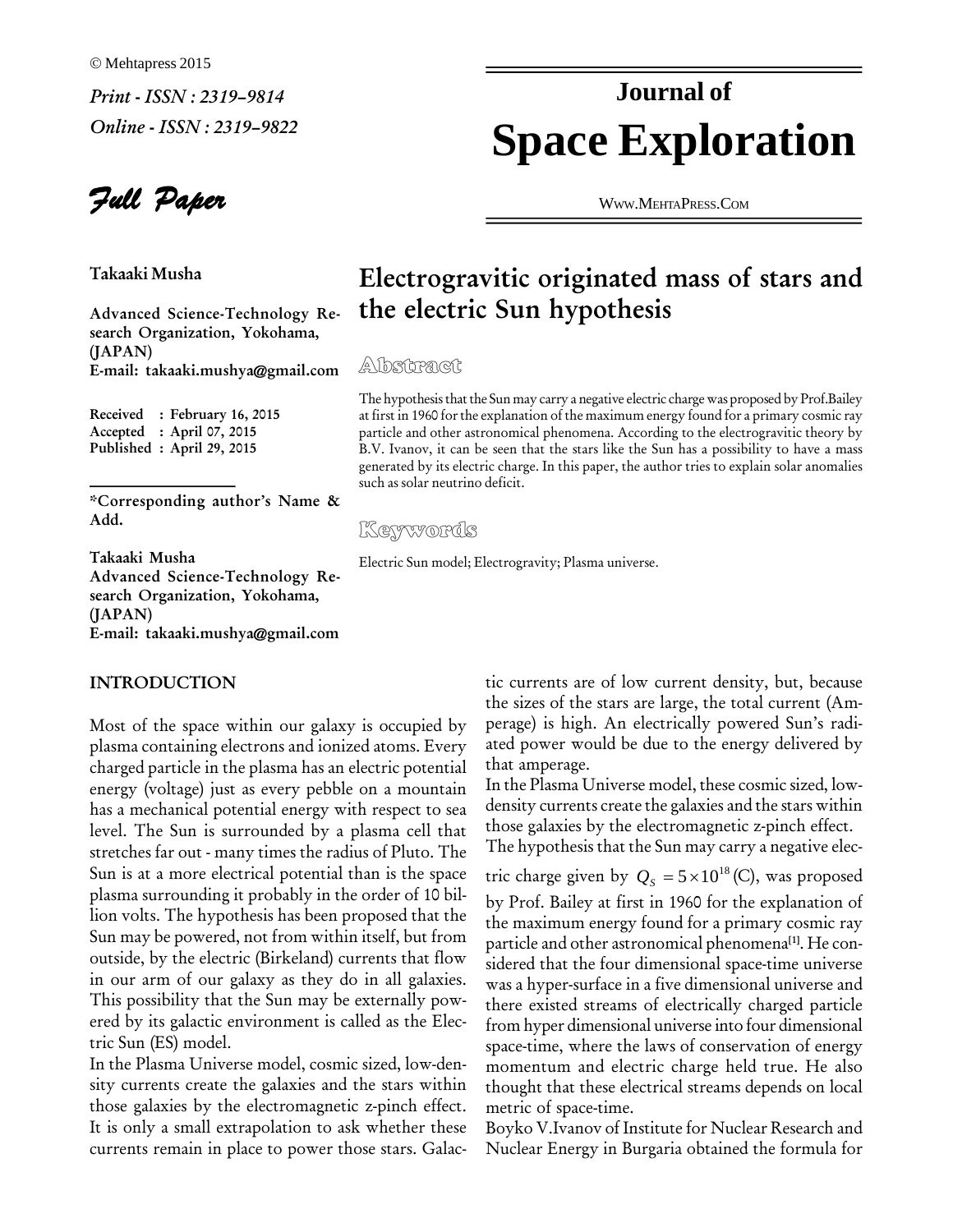describing the coupling between electromagnetism and gravitation from Weyl-Majumdar-Papapetrou solu tions for the metric space-time **[2-4]**.

Based on his electrogravitic theory, the author attempts to explain the riddles of the Sun such as neutrino defi-cit and other phenomena.

## **ELECTROGRAVITICS**

In general relativity, EM fields alter the metric of spacetime and induce a gravitational force through their

energy-moment tensor given by<sup>[2,3]</sup>  
\n
$$
T_v^{\mu} = \frac{1}{4\pi} \left( F^{\mu\alpha} F_{v\alpha} - \frac{1}{4} \delta_v^{\mu} F^{\alpha\beta} F_{\alpha\beta} \right),
$$
\n(1)

where  $F_{\mu\nu} = \partial_{\mu}A_{\nu} - \partial_{\nu}A_{\mu}$  is the electromagnetic tensor and  $A_\mu$  is the four potential. We have taken into applied where  $F_{\mu\nu} = \partial_{\mu} A_{\nu} - \partial_{\nu} A_{\mu}$  is the electromagnetic tensor and  $A_{\mu}$  is the four potential. We have taken into applied account that  $T_{\mu}^{\mu} = 0$ . Assuming that the metric and tational the E-M fields do not depend on time. In this station ary cas<u>e,</u> let us simplify the problem by setting field . tation:<br>the E-M fields do not depend on time. In this station-<br>rry case, let us simplify the problem by setting field in<br> $A_{\mu} = (\overline{\phi}, 0, 0, 0)$ , then t<u>h</u>ere is just an electric field the equ ary case, let us simplify the pro<br>  $A_{\mu} = (\bar{\phi}, 0, 0, 0)$ , then there is jus<br>
given by  $E_{\mu} = F_{0\mu} = -\bar{\phi}_{\mu}$ 

Even by  $\Sigma_{\mu}$   $\Gamma_{0\mu}$   $\gamma_{\mu}$   $\gamma_{\mu}$  that the space-time is static,  $\Gamma_{\text{el}}$ ( $\mu$  or  $E_{\mu} = F_{0\mu} = -\phi_{\mu}$  induced by<br>  $f \equiv g_{00} = F(\phi)$  has the unique form metry case and the unique form of the unique form of the unique form of the unique form of the unique form of the unique form of the unique f  $f = 1 + B\phi + \phi^2$ , which was found by Weyl already Let us further assume that the space-time is static,<br>  $f = g_{00} = F(\phi)$  has the unique form metry<br>  $f = 1 + B\phi + \phi^2$ , which was found by Weyl already in 1917 in the axially-symmetric case, which solutions are known as Weyl fields.

Then the equation for the gravitational field induced  $\overline{a}$  $\overline{\phantom{a}}$ 

by static electric field given By  
\n
$$
g = c^{2}f^{-1}\left(\frac{B'}{2}\sqrt{\frac{\kappa\epsilon}{8\pi}}\overline{\phi}_{i} + \frac{\kappa\epsilon}{8\pi}\overline{\phi}_{i}\right),
$$
\n
$$
g = c^{2}f^{-1}\left(\frac{B'}{2}\sqrt{\frac{\kappa\epsilon}{8\pi}}\overline{\phi}_{i} + \frac{\kappa\epsilon}{8\pi}\overline{\phi}_{i}\right),
$$
\nwhere  $f \equiv g_{00}$ ,  $B'$  is a constant and  $\kappa = 8\pi G/c^{4}$ .

From which, he derived the formula of gravitational force  $F_g$  shown as

$$
F_{g} = \sqrt{G\epsilon} \frac{M}{d} \overline{\Psi}_{2} = \sqrt{G\epsilon} \mu S \overline{\Psi}_{2}, \qquad (3)
$$

**OUTLINE** OF **IVANOV'S** THEORY ON plate when  $\psi_1 = 0$  and S is an area of the plate. This where  $M$  is the mass of the dielectric,  $\mu$  is its mass density,  $\varepsilon$  is dielectric constant,  $d$  is the distance between the plates,  $\psi_2$  is the potential of the second tween the plates,  $\psi_2$  is the potential of the second<br>plate when  $\psi_1 = 0$  and *S* is an area of the plate. This phenomena has been discovered by Thomas Townsend Brown (1905-1985) already in 1923 together with Prof. P.A. Biefeld effect (which is called Biefeld-Brown ef fect) **[5]**.

#### **ELECTROGRAVITIC ORIGINATED MASS OF THE SUN**

If the electrogravitic equation given by Eq.(3) can be applied to massive stars, it is considered that the gravi tational field can be generated by electric charges.

From the equation in the paper, "On the gravitational field induced by static electromagnetic source<sup>"[2]</sup> or the equation in the paper, "Strong gravitational force induced by static electromagnetic fields"<sup>[3]</sup>, the electrogravitic field can be given for the spherical symmetry case as<br> $\overline{\mathbb{Q} \cdot \mathbf{r}}$ metry case as

metry case as  
\n
$$
g(r) = -\sqrt{4\pi\varepsilon_0 G} \frac{\overline{\psi} \cdot r_0}{r^2},
$$
\nwhere  $\overline{\psi} = \frac{Q}{4\pi c r}$  (*Q*: charge of the sphere). (4)

where 
$$
\overline{\psi} = \frac{Q}{4\pi\varepsilon_0 r_0}
$$
 (*Q*: charge of the sphere).  
From the formula,  $div \ g = 4\pi G \rho_m$ , and the Gauss's  
theorem,  $\int_c div \ g \cdot ds = \int_v 4\pi G \rho_m dv$ , where  $\rho_m$  is

 $\int_{S} \text{div } g \cdot ds = \int_{V} 4\pi G \rho_{m} dv$ , where  $\rho_{m}$  is the mass density inside the sphere, we have<br> $-\frac{\sqrt{4\pi\varepsilon_0 G}}{O(d s = 4\pi G M)}$  (5)

$$
-\frac{\sqrt{4\pi\varepsilon_0 G}}{4\pi\varepsilon_0 r_0^2} Q\Big|_S ds = 4\pi GM_0 ,
$$
 (5)



**Figure 1 : Birkeland current observed on the Sun**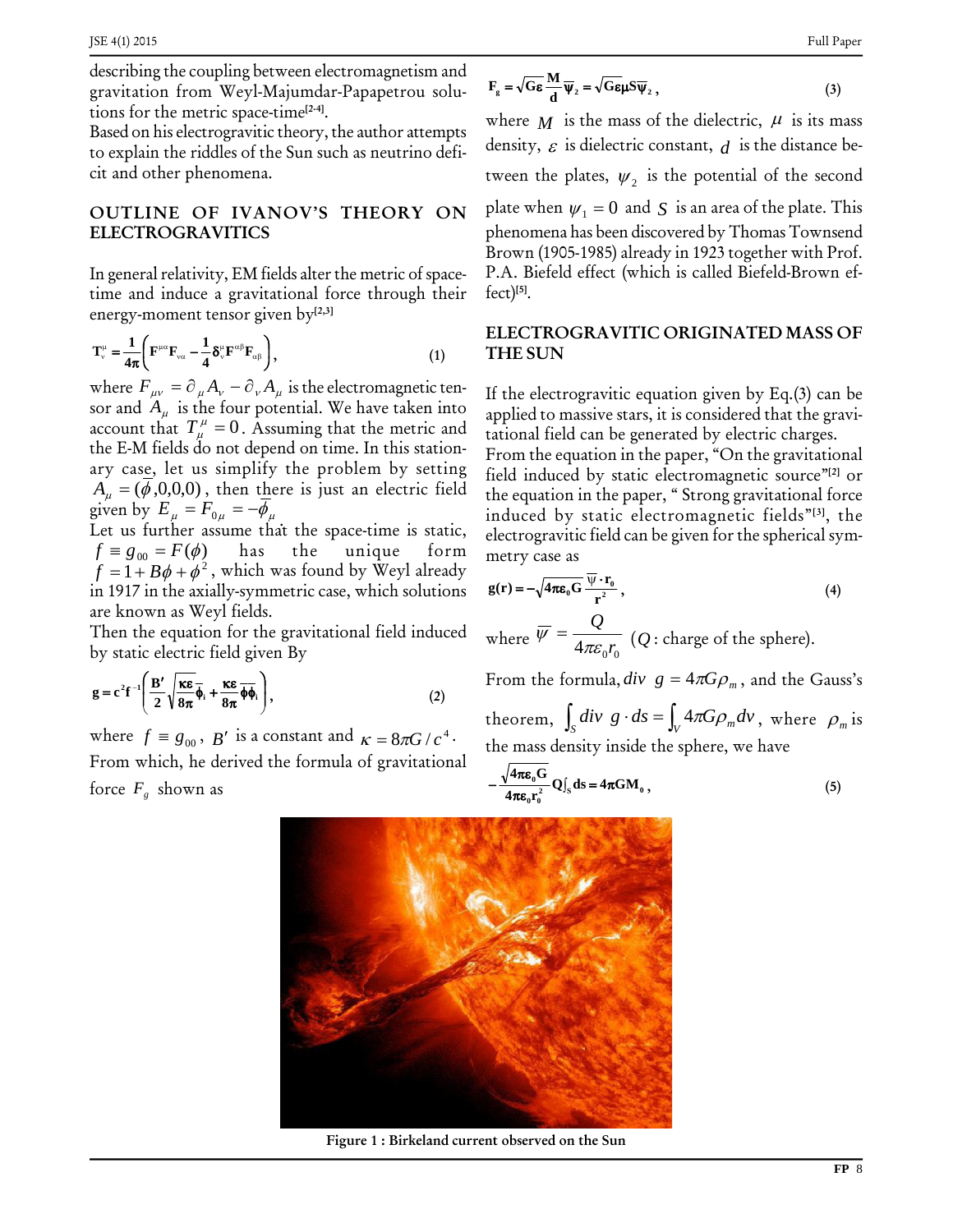

Figure 2  $:$  Electric charge of the Sun and the ratio  ${M}_{0}$  /  $M$ 

where  $M_e = \int_V \rho_m dv$ .

Finally we obtain the equivalent mass generated by electric channels

the electric charge becomes  
\n
$$
M_e = -\frac{Q}{\sqrt{4\pi\epsilon_0 G}}.
$$
\n(6)

This equation shows the gravitational effect of elec tric field around the spherical body.

If we let  $M_e$  be the electro induced mass of the Sun,

the apparent mass of the Sun becomes  
\n
$$
M = M_0 + M_e = M_0 - \frac{Q}{\sqrt{4\pi\varepsilon_0 G}},
$$
\n(7)

where  $M$  is an apparent mass of the Sun and  $M_0$  is a true mass of the Sun.

Then we have 

Then we have  
\n
$$
M_0 / M = 1 + \frac{Q}{\sqrt{4\pi \epsilon_0 G}},
$$
\n(8)

Figure 2 shows the calculation result between the elec-

tric charge of the Sun and the ratio  $M_0/M$  . No

From this calculation result, it is considered that some of the gravitational field attributesto the electric charge of the Sun.

Bailey proposed a formula for a star like the Sun of the mass  $M_{S_s}$  (kg) which carries a net negative charge,

$$
-Q_S
$$
 (C), given by<sup>[1]</sup>

#### $\mathbf{Q}_s = \beta \sqrt{4\pi \varepsilon_0 G} \mathbf{M}_s,$  (9)

where  $\beta$  is a pure number of the order of 0.03.

From this equation, he estimated that where  $\beta$  is a pure number of the order of 0.03. serve<br>From this equation, he estimated that ished<br> $Q_s = 5 \times 10^{18} (C)$ . From Figure 2, this is negligible Thus compared to the mass of the Sun, but when the con-  $Q_s = 5 \times 10^{18} (C)$ . From Figure 2, this is negligible<br>compared to the mass of the Sun, but when the constant  $\beta$  is almost equal to unity,  $M_0/M \approx 0.2$ , it the can be seen that most mass of the Sun attributes to electrogravitic originated.

#### **GENERATED MASS DUE TO THE ELECTROGRAVITIC EFFECT AND THE SO- LAR NEUTRINO PROBLEM**

It is believed that the Sun is a natural nuclear fusion reactor, powered by a proton-proton chain reaction which converts four hydrogen nuclei (protons) into helium, neutrinos and energy. The excess energy is released as gamma rays and as kinetic energy of the particles, including the neutrinos, which travel from the Sun's core to Earth without any appreciable absorption by the Sun's outer layers.

is a measure the flow of neutrinos from the sun, it be- As neutrino detectors became sensitive enough to came clear that the number detected was lower than that predicted by models of the solar interior. In vari ous experiments, the number of detected neutrinos was between one third and one half of the predicted number **[6,7]**. This came to be known as the solar neu trino problem.

Nowadays this is explained by the neutrino oscilla tion, but Stephen Goodfellow**[8]** pointed out the prob lem that the neutrino count drops when sunspots oc cur on the Sun's photosphere. He claimed that neutrinos have little or no charge and so cannot be signifi cantly affected by the magnetic field of sunspots on the Sun's surface. If neutrinos originate from the Sun's core and travel outwards, then sunspots on the photo spheric surface should have no effect on the neutri nos. These subatomic particles should pass to the ob server unimpeded, yet the neutrino count is dimin ished during sunspot activity.

Thus he suggested that neutrinos originate near the Sun's photospheric surface. Within sunspots there is decreased temperature and luminosity. Consequently, there is less fusion and therefore a likelihood of a drop in neutrino production; hence a decrease of neutrinos during sunspot activity. From which, he claimed that